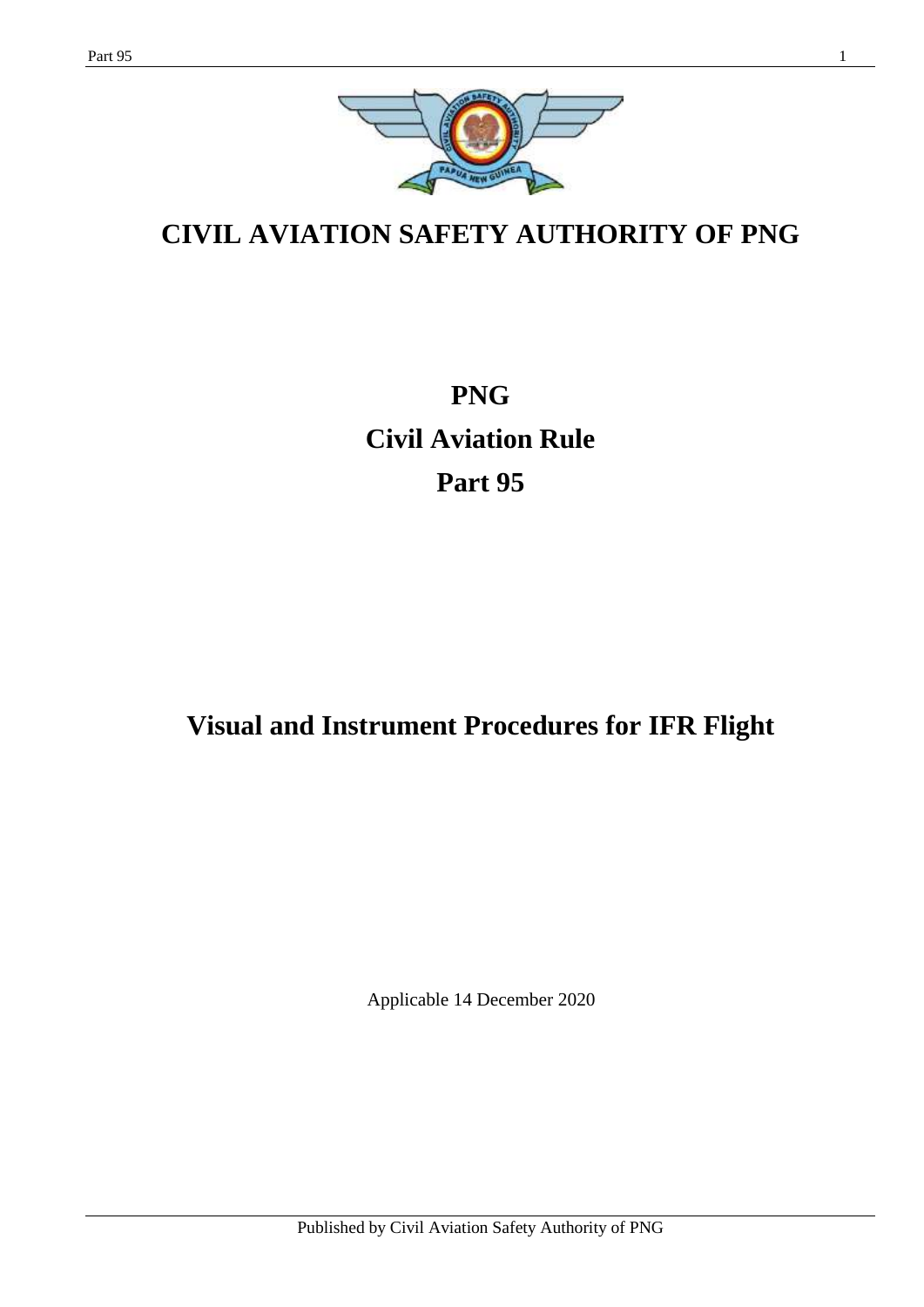## **DESCRIPTION**

Part 95 prescribes the requirements governing the promulgation of instrument flight procedures for use by aircraft operating under instrument flight rules (IFR) in the Papua New Guinea FIR.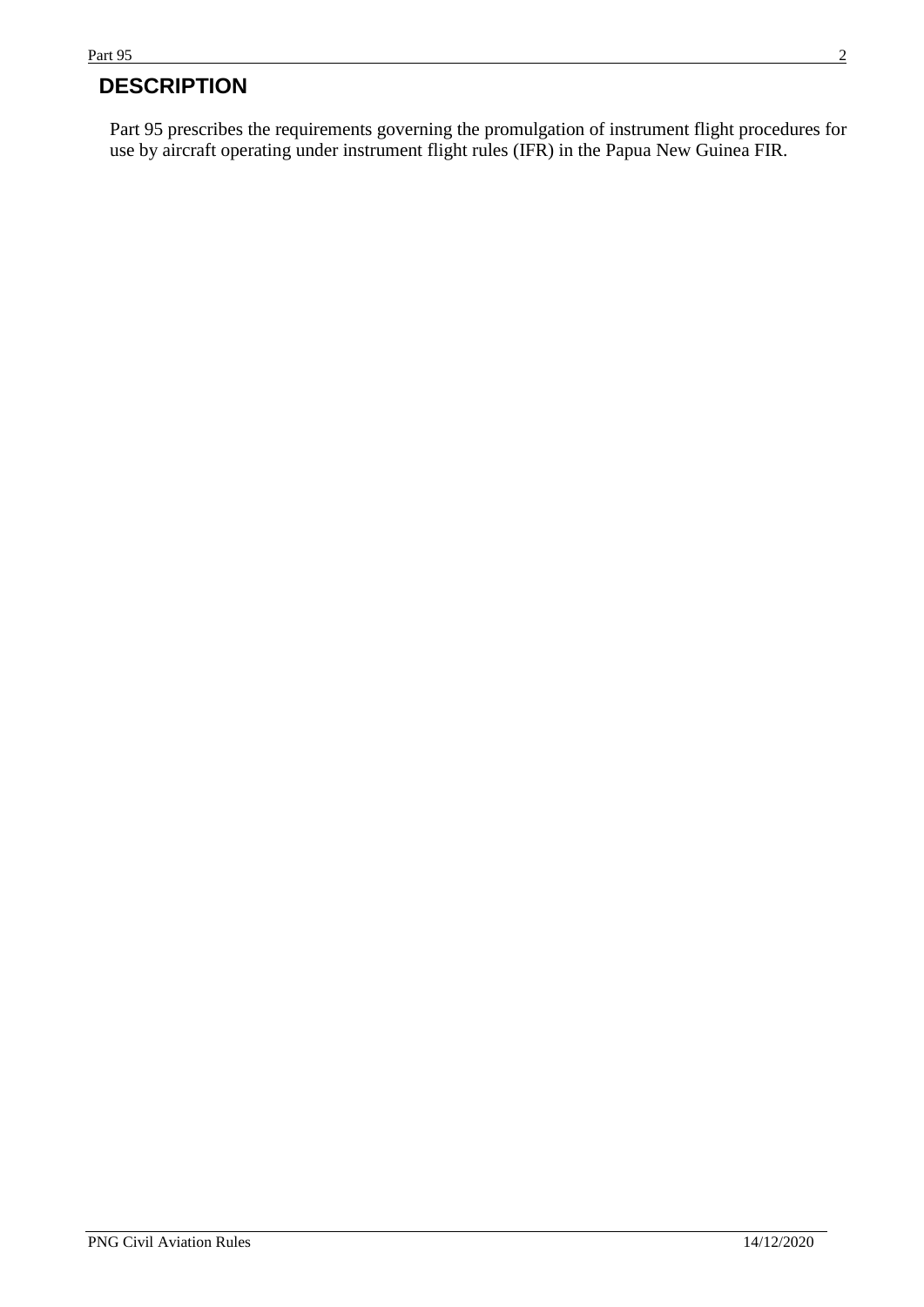#### $Part\,95$  3 **BULLETIN**

This Part first came into force on 1 January 2004 and now incorporates the following amendments:

| Amendment   | <b>Effective Date</b> |
|-------------|-----------------------|
| Amendment 1 | 1 January 2011        |
| Amendment 2 | 1 May 2017            |
| Amendment 3 | 14 December 2020      |
|             |                       |

#### *Summary of amendments:*

*Amendment 3:*  (Docket 20/08/CAR95/21)

New Definition - *Low-visibility operations (LVO)*. Rule  $95.51(a)(1)$  amended – paragraph number corrections.

Rules 95.53, 95.55, 95.57 amended – added the word 'rule' to rule number references. Rule 95.101:

- Paragraph (2) (iii), (iv), (v) amended due to definition change for CAT III
- Paragraph (3) Requirement for specific approval from the director to conduct instrument approach operations in low visibility when Runway visual range (RVR) information is provided and
- Paragraph  $(4)$  Requirement for specific approval for low visibility take-off.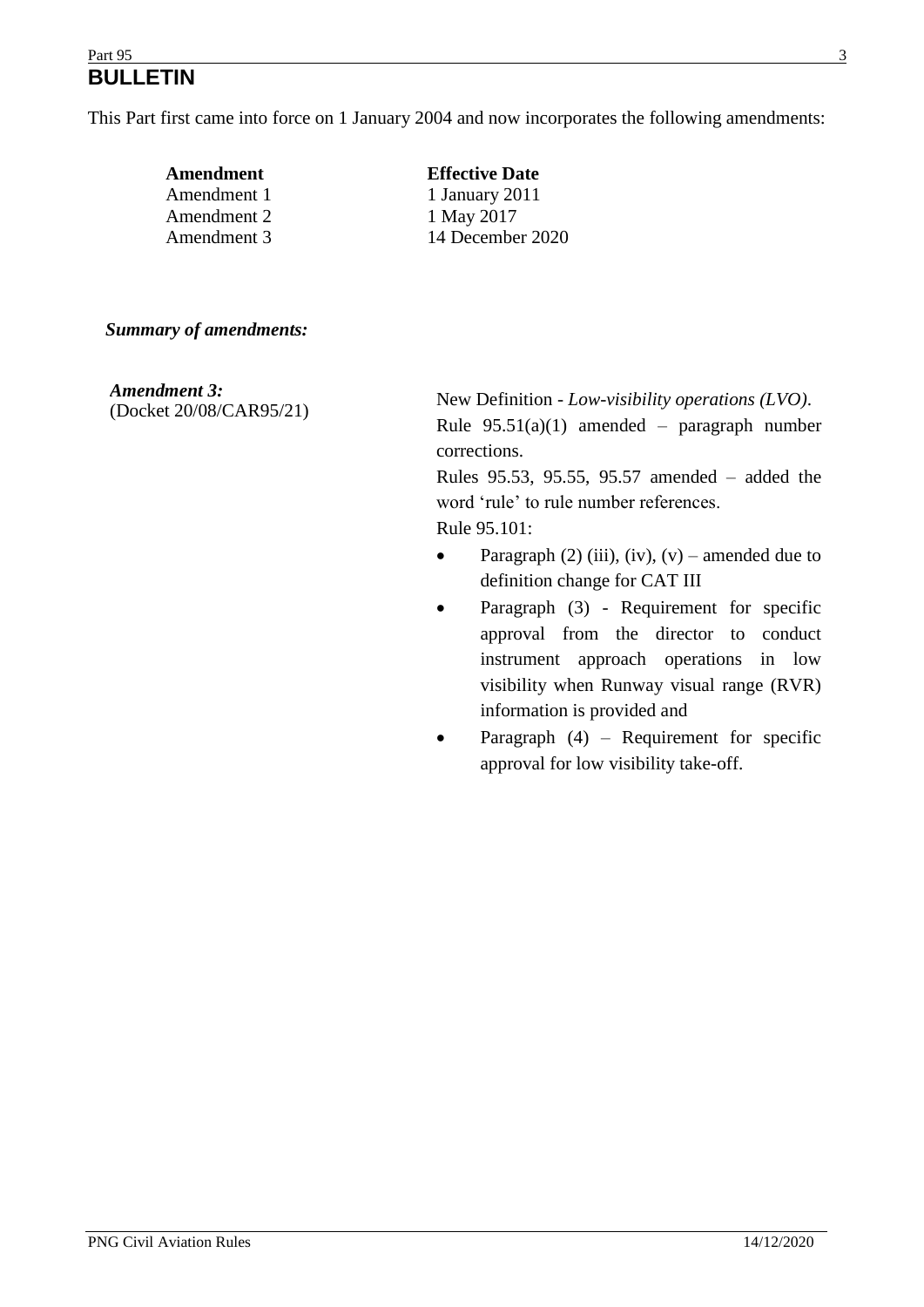## **Schedule of Rules**

| 95.1  |  |  |
|-------|--|--|
| 95.3  |  |  |
|       |  |  |
| 95.51 |  |  |
| 95.53 |  |  |
| 95.55 |  |  |
| 95.57 |  |  |
|       |  |  |
|       |  |  |
|       |  |  |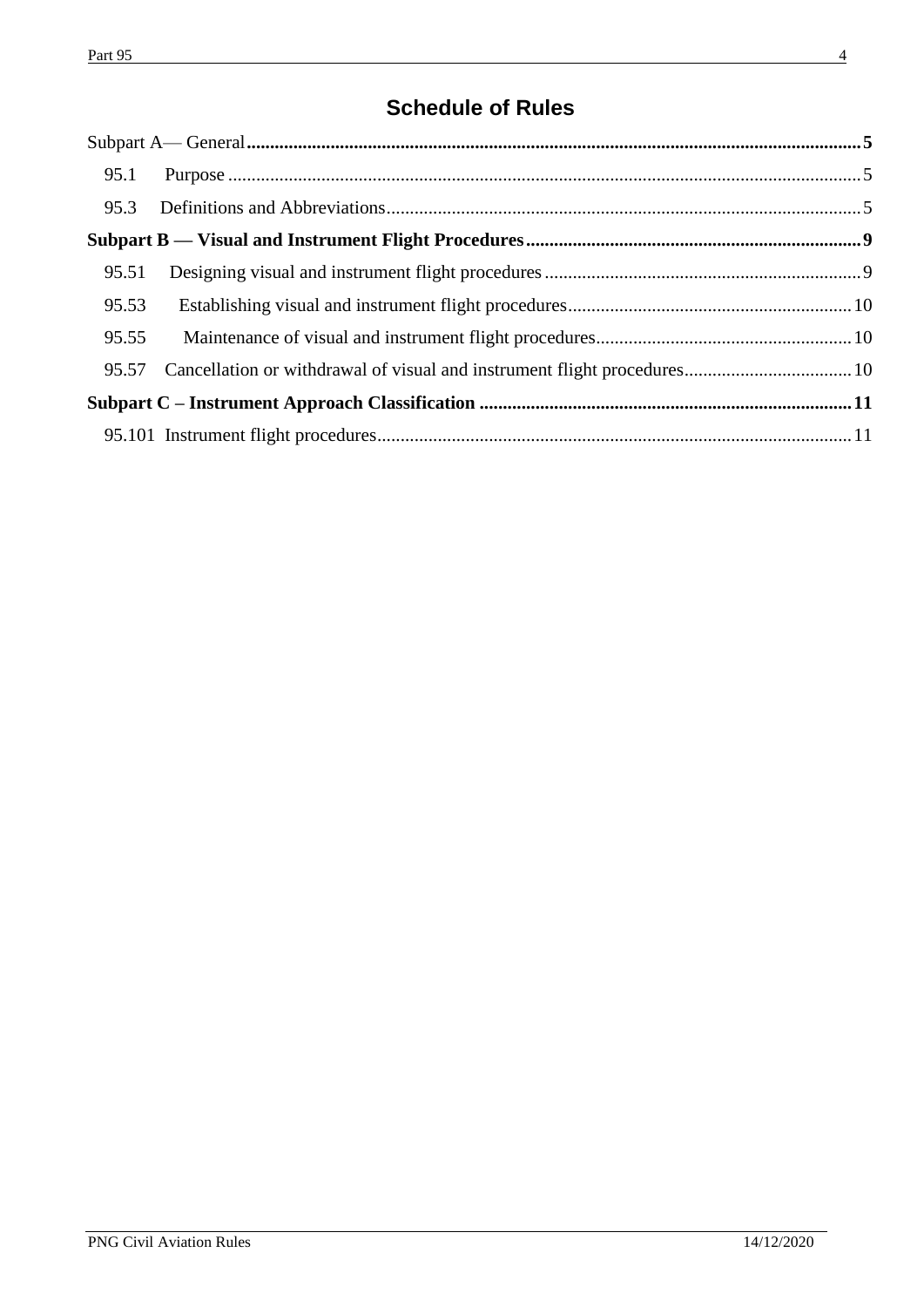## <span id="page-4-0"></span>**Subpart A— General**

### <span id="page-4-1"></span>**95.1 Purpose**

This Part prescribes standards, procedures and authority to establish—

- (1) routes; and
- (2) altitudes; and
- (3) change over points; and
- (4) reporting points; and
- (5) instrument holding patterns; and
- (6) instrument arrival, approach and departure procedures; and
- (7) the meteorological minima that apply to the instrument approach and departure procedures— for the operation of aircraft under IFR.

### <span id="page-4-2"></span>**95.3 Definitions and Abbreviations**

In this Part—

**2D** means a two-dimensional instrument approach operation, using lateral navigation guidance only, either by;

- (1) a ground-based radio navigation aid; or
- (2) computer-generated navigation data from ground-based, space-based, self-contained navigation aids or a combination of these.

**3D** means a three-dimensional instrument approach operation, using both lateral and vertical navigation guidance, either by;

- (1) a ground-based radio navigation aid; or
- (2) computer-generated navigation data from ground-based, space-based, self-contained navigation aids or a combination of these.

**Aircraft category** means—

- (1) in the case of a helicopter, category H; and
- (2) in the case of an aeroplane, a category based on the speed of the aeroplane, in knots, at the runway threshold based on Vs multiplied by 1.3 with Vs being in the landing configuration at maximum certificated landing weight  $(V_{at})$  of the aeroplane being operated, in accordance with the following table—

| <b>Aeroplane V<sub>at</sub></b> in knots | <b>Aeroplane Category</b> |
|------------------------------------------|---------------------------|
| less than 91                             | A                         |
| 91 to 120                                | B                         |
| 121 to 140                               | C                         |
| 141 to 165                               |                           |
| 166 to 210                               | E                         |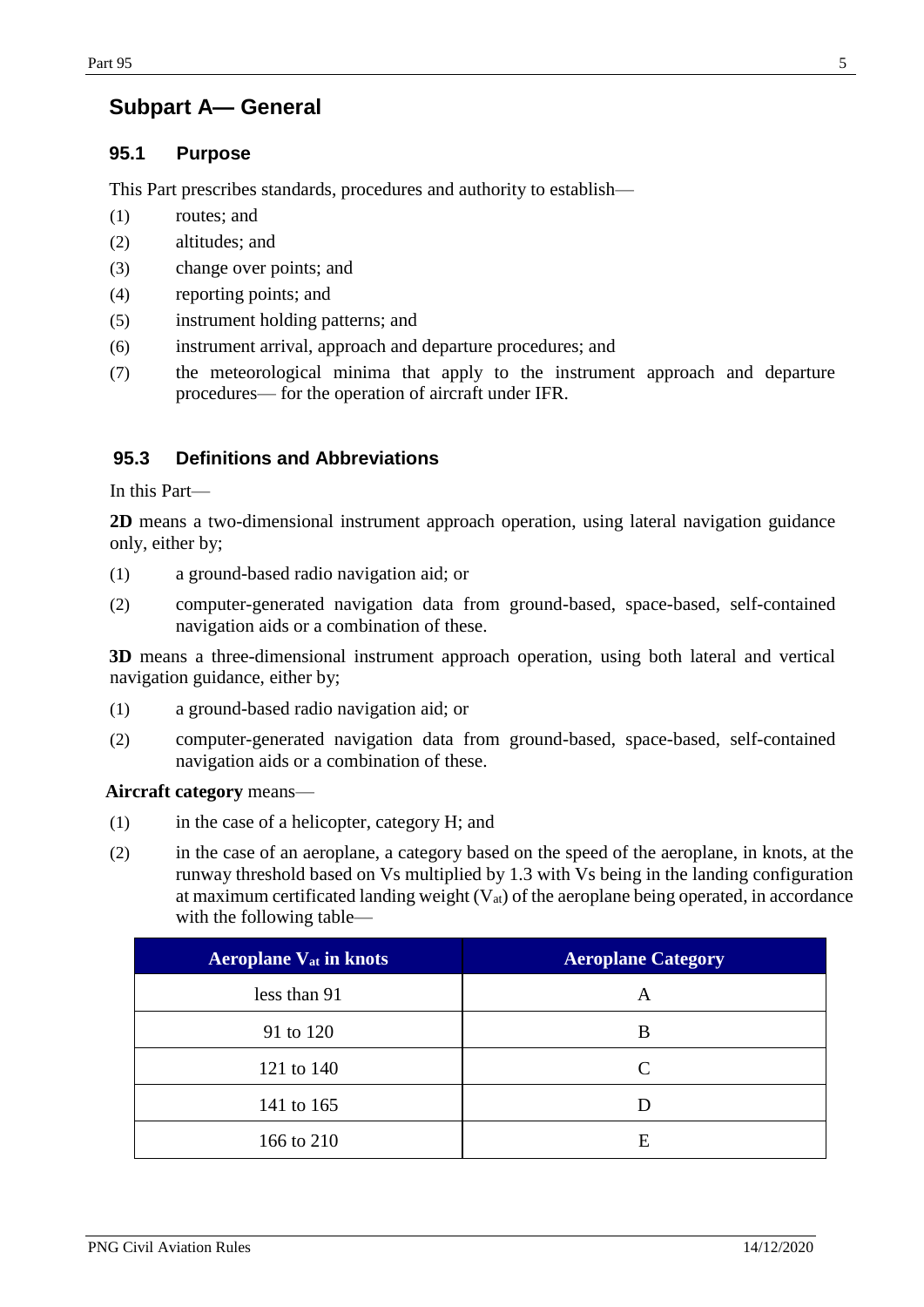**Annex 10** means Annex 10 to the Convention**:**

**Area minimum altitude** means a minimum altitude prescribed for a defined area that will provide a safe clearance above all obstacles for aircraft operating under IFR:

**Circling approach** means an extension of an instrument approach procedure that provides for visual circling of the aerodrome prior to landing:

**Compulsory reporting point** means a reporting point, that may be direction or route specific or subject to some other criteria, at which a report to the appropriate controlling authority is mandatory:

Final approach segment means the segment of an instrument approach procedure in which alignment and descent for landing is accomplished:

Fix means a position whose location is defined by two or more navigation aids:

**GPS database** means an electronic memory containing information on aerodromes, navigation aids, reporting points, instrument approach aids, departure procedures, special use airspace:

**GPS sensor** means a single GPS unit used for navigation within a Flight Management System:

**Instrument approach operations** means an approach and landing using instruments for navigation guidance based on an instrument approach procedure. There are two methods for executing instrument approach operations:

- (1) a two-dimensional (2D) instrument approach operation, using lateral navigation guidance only; and
- (2) a three-dimensional (3D) instrument approach operation, using both lateral and vertical navigation guidance.
- (3) Lateral and vertical navigation guidance refers to the guidance provided either by:
- (a) a ground-based radio navigation aid; or
- (b) computer-generated navigation data from ground-based, space-based, self-contained navigation aids or a combination of these.

**Initial approach segment** means that segment of an instrument approach procedure between the initial approach fix and the intermediate approach fix or, where applicable, the final approach fix or point:

**Instrument departure procedure** means a prescribed IFR departure route linking the aerodrome, or a specified runway of the aerodrome, with a significant point, normally on a route prescribed under Part 95, at which the en-route phase of the flight commences:

#### **Intermediate approach segment means the segment between—**

- (1) the intermediate approach fix and the final approach fix or point; or
- (2) the end of a reversal, racetrack, or dead reckoning track procedure and the final approach fix or point:

**Low-visibility operations (LVO)** means an approach operation in RVRs less than 550 m and/or with a DH less than 60 m (200 ft.) or take-off operations in RVRs less than 400 m.

Lowest safe altitude has the same meaning as the term "minimum en-route safety altitude":

**Minimum en-route safety altitude** means the lowest altitude within the en-route procedural design area that will provide a minimum clearance of—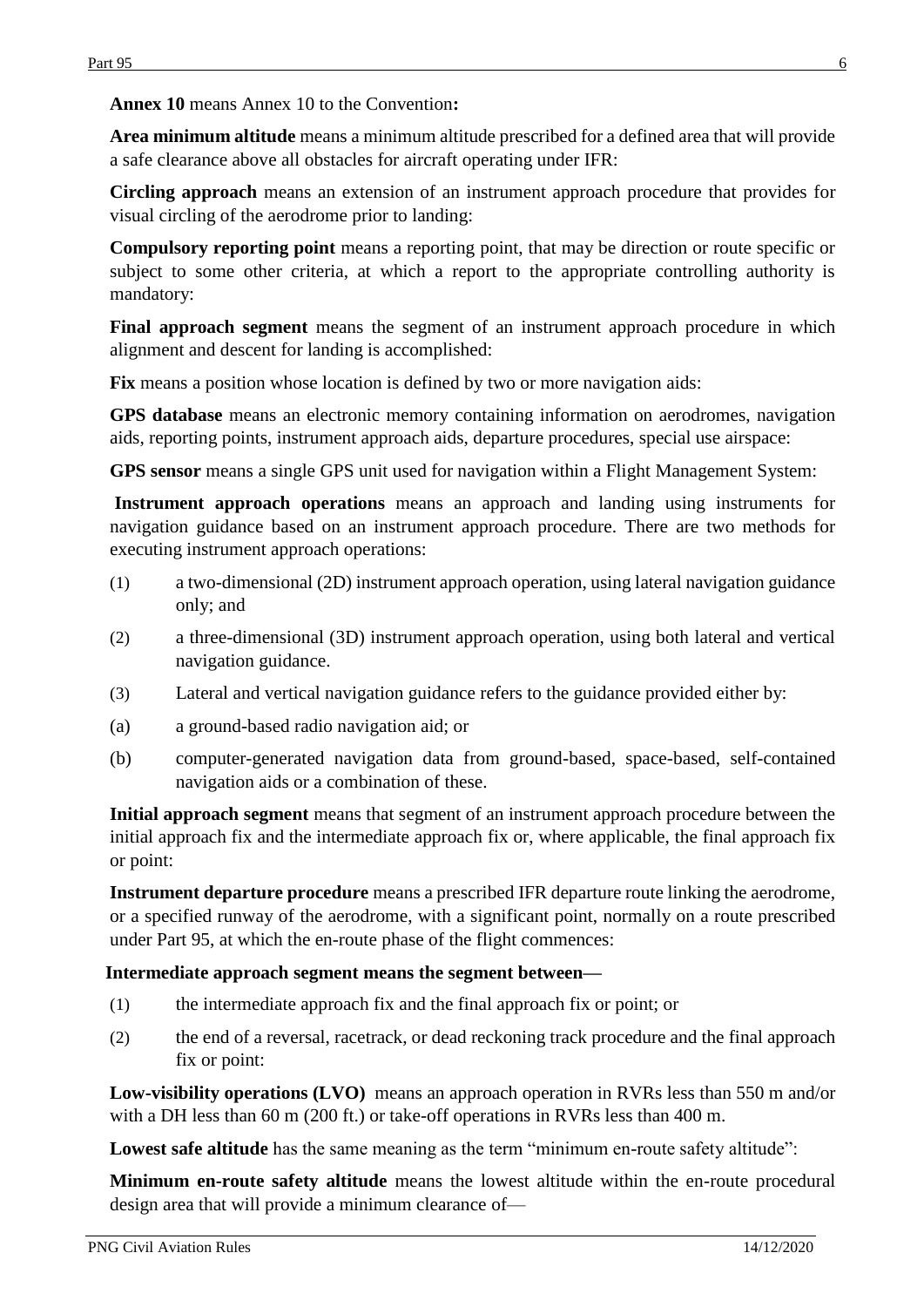- (1) 2000 feet above the highest obstacle on an en-route segment over terrain with a height in excess of 10 000 feet; or
- (2) 1500 feet above the highest obstacle on an en-route segment over terrain with a height in excess of 5000 feet; or
- (3) 1000 feet above the highest obstacle on an en-route segment over terrain with a height of 5000 feet or less.

**Minimum sector altitude** means the lowest altitude within a defined sector that will provide a minimum clearance of—

- (1) 2000 feet above the highest obstacle in a sector over terrain with a height in excess of 10 000 feet; or
- (2) 1500 feet above the highest obstacle in a sector over terrain with a height in excess of 5000 feet; or
- (3) 1000 feet above the highest obstacle in a sector over terrain with a height of 5000 feet or less.

**Missed approach** means the procedure to be followed if the approach cannot be continued.

**Non-compulsory reporting point** means a reporting point, that may be direction or route specific, at which a report to the appropriate controlling authority is not mandatory:

**Primary-means navigation system** means a navigation system approved for a given operation or phase of flight that must meet accuracy and integrity requirements, but need not meet full availability and continuity of service requirements for a sole-means navigation system:

**Radio navigation aid facility** means the following types of radio navigation aids—

- (1) Instrument Landing System (ILS): Microwave Landing System (MLS):
- (2) VHF Omni-directional radio range (VOR): Distance Measuring Equipment (DME): Nondirectional Radio Beacon (NDB):
- (3) Precision Approach Radar (PAR): Secondary Surveillance Radar (SSR) Primary Surveillance Radar (PSR):

**Receiver autonomous integrity monitoring** means a function whereby the airborne GPS receiver/processor detects a position error that exceeds the GPS position integrity performance requirements of the TSO for that phase of flight. It gives a visual and/or aural warning when appropriate:

**RAIM not available message** means RAIM warning:

**RAIM warning** means a warning that the integrity of the navigation position solution from GPS satellites may be unreliable:

**Racetrack procedure** means a procedure designed to enable the aircraft to reduce altitude during the initial approach segment and/or establish the aircraft inbound when the entry into a reversal procedure is not practical:

**Reversal procedure** means a procedure designed to enable aircraft to reverse direction, during the initial approach segment of an instrument approach procedure, that may include procedure turns, base turns or racetrack procedures:

**Significant point** means a specified geographical location used in defining an ATS route, or the flight path of an aircraft, and for other navigation and ATS purposes: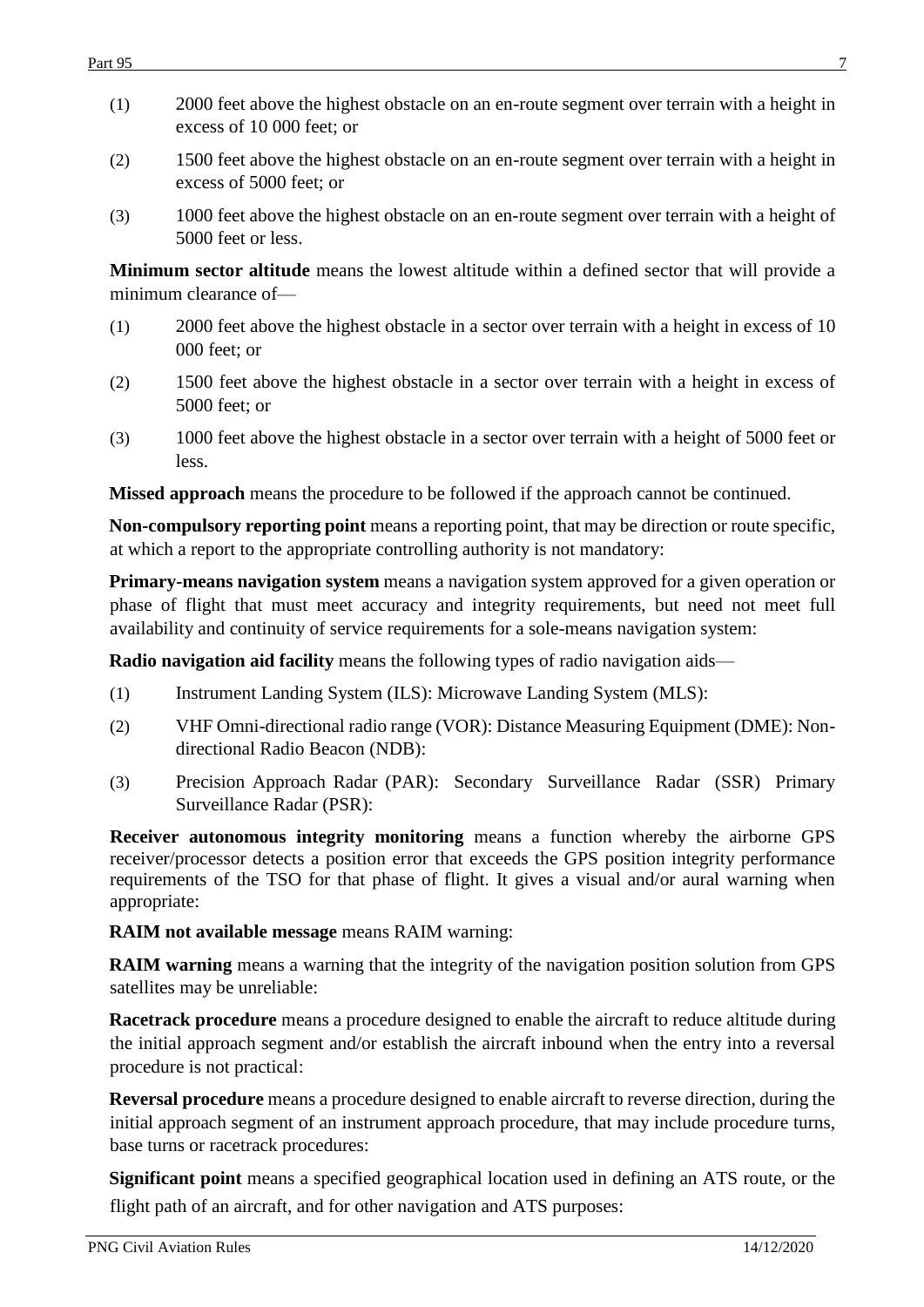**Sole-means navigation system** means a navigation system approved for a given operation or phase of flight that shall allow the aircraft to meet, for that operation or phase of flight, all four navigation system performance requirements: accuracy, integrity, availability, and continuity of service:

**Straight-in approach means** a designated instrument approach procedure designed to enable the aircraft to land on a runway without having to conduct a circling approach for that runway

**Supplemental means navigation system** means a navigation system that shall be used in conjunction with a sole means navigation system:

**Visual and instrument flight procedures** are procedures that enable minimum flight altitudes to be complied with when operating under IFR and comprise—

- (1) IFR routes; and
- (2) IFR altitudes; and
- (3) change over points; and
- (4) reporting points; and
- (5) IFR holding patterns; and
- (6) instrument arrival, approach and departure procedures; and
- (7) the meteorological minima that apply to the instrument approach and departure procedures:

**Visual manoeuvring (circling) area** means a defined area within which obstacle clearance is provided during the visual phase of flight after completing an instrument approach, to bring the aircraft into position for landing on a runway:

**Waypoint** means a specified geographical location used to define a point on an area navigation route, or a position on the flight path of an aircraft using area navigation:

**FAF** means final approach fix:

**FAP** means final approach point:

**FL** means flight level:

**GNSS** means Global Navigation Satellite System:

**GPS** means Global Positioning System:

**IAF** means initial approach fix:

**IAS** means indicated airspeed:

**IF** means intermediate approach fix:

**LSALT** means lowest safe altitude:

**MAPt** means missed approach point: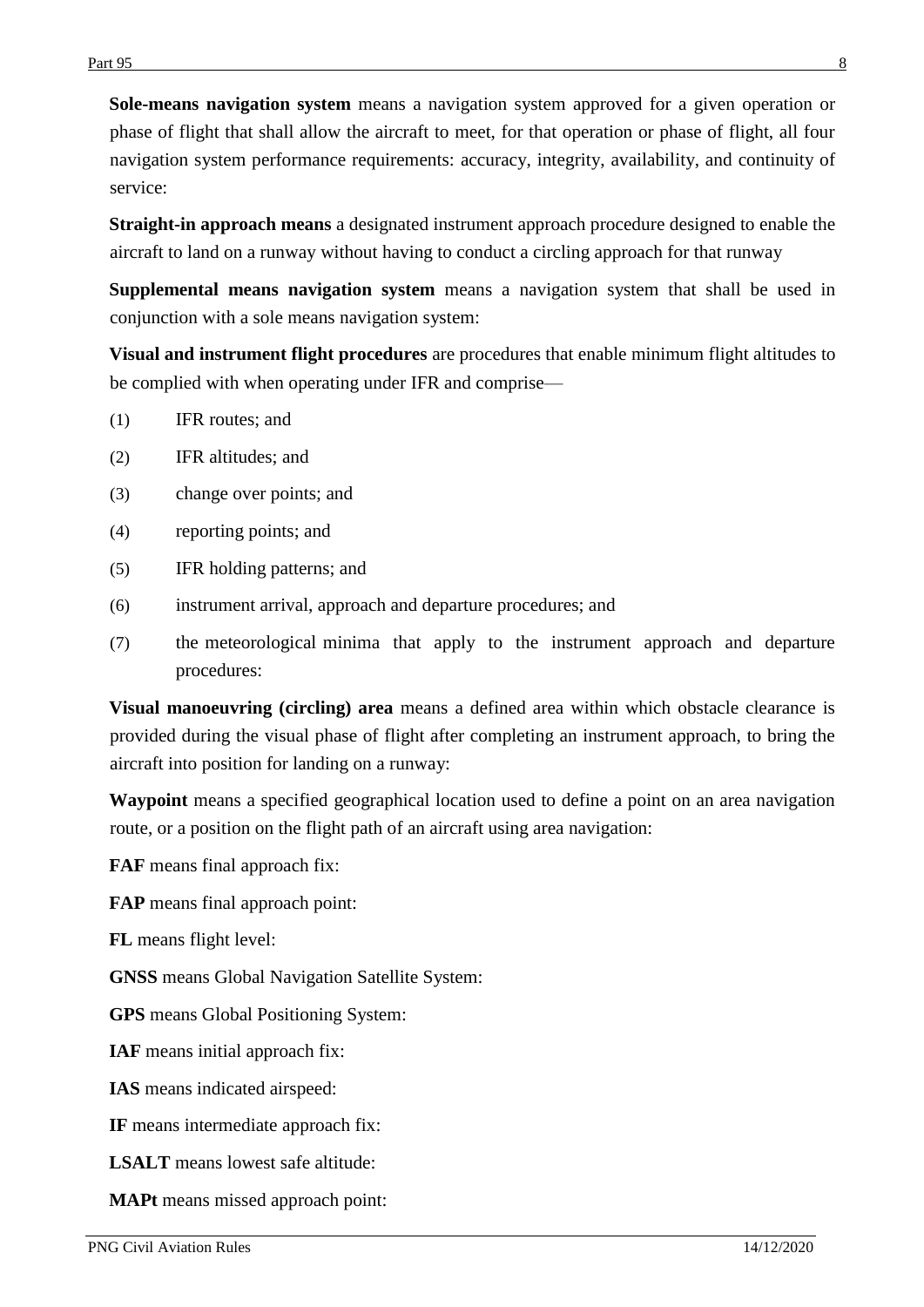**MDH** means minimum descent height:

**MESA** means minimum en route safety altitude:

**MSA** means minimum sector altitude:

- **RAIM** means receiver autonomous integrity monitoring:
- **VMA** means visual manoeuvring area:

### <span id="page-8-0"></span>**Subpart B — Visual and Instrument Flight Procedures**

#### <span id="page-8-1"></span>**95.51 Designing visual and instrument flight procedures**

- (a) A person designing or amending a visual and instrument flight procedure shall—
	- (1) construct the procedures in accordance with—
		- (i) the guidelines contained in ICAO Doc 8168, Volume II, construction of visual and instrument flight procedures; and
		- (ii) the guidelines contained in ICAO Doc 9365, Manual of All-Weather Operations; and
		- (iii) ICAO Annex 6, Operation of Aircraft; and
		- (iv) ICAO Annex 11, Air Traffic Services; and
		- (v) other guidelines and criteria acceptable to the Director; and
	- (2) flight test the procedures to ensure that the procedures—
		- (i) can be flown safely, keeping the aircraft within the safety boundaries of the procedure; and
		- (ii) can be flown safely when the navigation aid is operating on the boundaries of the Annex 10 prescribed limitations for the navigation aid or radar system; and
		- (iii) provide the applicable azimuth, distance and vertical guidance, within the construction tolerances of the procedures; and
	- (3) flight test the procedures to ensure that they can be flown within the performance category, or categories, of the aircraft for which the procedures are designed; and
	- (4) if any part of the procedures is within controlled airspace, consult with the appropriate ATC provider to ensure that the procedures are compatible with ATC requirements; and
	- (5) not inhibit the use of other procedures established in uncontrolled airspace; and
	- (6) taking into account—
		- (i) any noise abatement procedures prescribed under Part 93; and
		- (ii) aircraft noise emission effect of any flight path over congested areas of any city, town, or settlement; and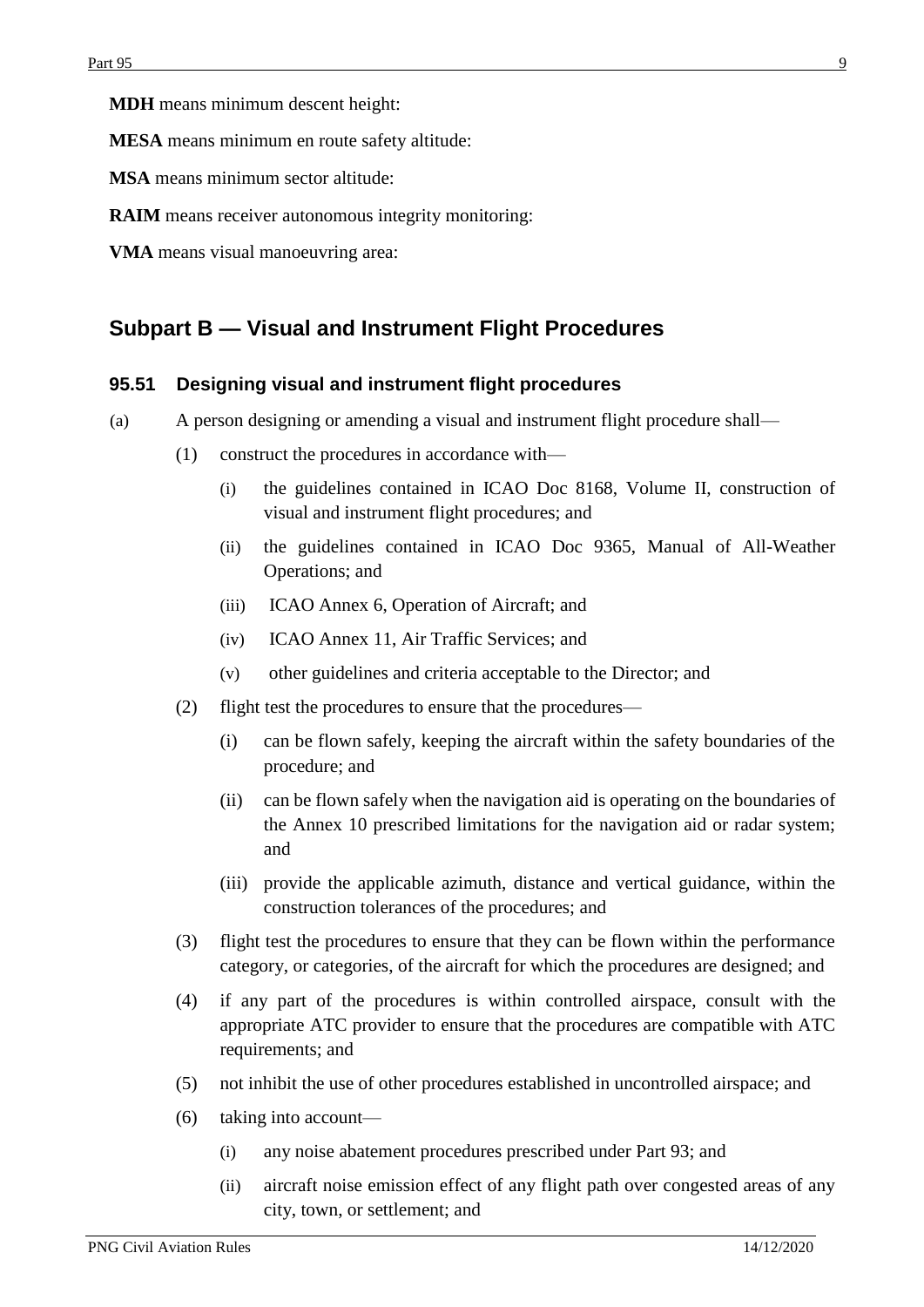- (iii) any relevant designated airspace and its associated restrictions and activities.
- (b) A person in designing or amending a visual and instrument flight procedure under paragraph (a) based on a radio navigation aid facility shall ensure that the facility is being provided by the holder of a telecommunication service certificate issued under Part 171.

### <span id="page-9-0"></span>**95.53 Establishing visual and instrument flight procedures**

- (a) Visual and instrument flight procedures for flight under IFR shall be established by the Director through entry into the Papua New Guinea Air Navigation Register.
- (b) Before the Director enters a visual and instrument flight procedure into the Papua New Guinea Air Navigation Register under paragraph (a), the Director shall be satisfied that the procedure has been certified by—
	- (1) an appropriate senior person authorised by the holder of an air navigation certificate issued under Part 173 that authorizes such a procedure design; or
	- (2) the Director's own sources as complying with the applicable requirements of rule 95.51.
- (c) When the Director enters a visual and instrument flight procedure into the Papua New Guinea Air Navigation Register under paragraph (a), the Director shall specify the date on which the procedure comes into effect.
- (d) The date specified under paragraph (c) shall be—
	- (1) Notified to the relevant Part 173 air navigation certificate holder referred to in paragraph  $(b)(1)$ ; and
	- (2) Except for temporary procedures that are effective for not more than six months, notified in the Gazette; and
	- (3) Notified by AIP Supplement or NOTAM by the Part 173 air navigation certificate holder referred to in paragraph (1) or by the Director.

## <span id="page-9-1"></span>**95.55 Maintenance of visual and instrument flight procedures**

The Director shall ensure that, the ongoing integrity of a visual and instrument flight procedure established under rule 95.53, is maintained in accordance with the procedures contained in the applicable documents referred to in rule 95.51.

## <span id="page-9-2"></span>**95.57 Cancellation or withdrawal of visual and instrument flight procedures**

- (a) When a visual and instrument flight procedure for flight under IFR established by the Director under rule 95.53 is no longer required, or it cannot be maintained in accordance with rule 95.55, or a request for cancellation is received by the holder of a certificate issued under Part 173, the Director shall—
	- (1) make an entry in the Papua New Guinea Air Navigation Register to cancel that visual and instrument flight procedure; and
	- (2) notify the cancellation by way of notice—